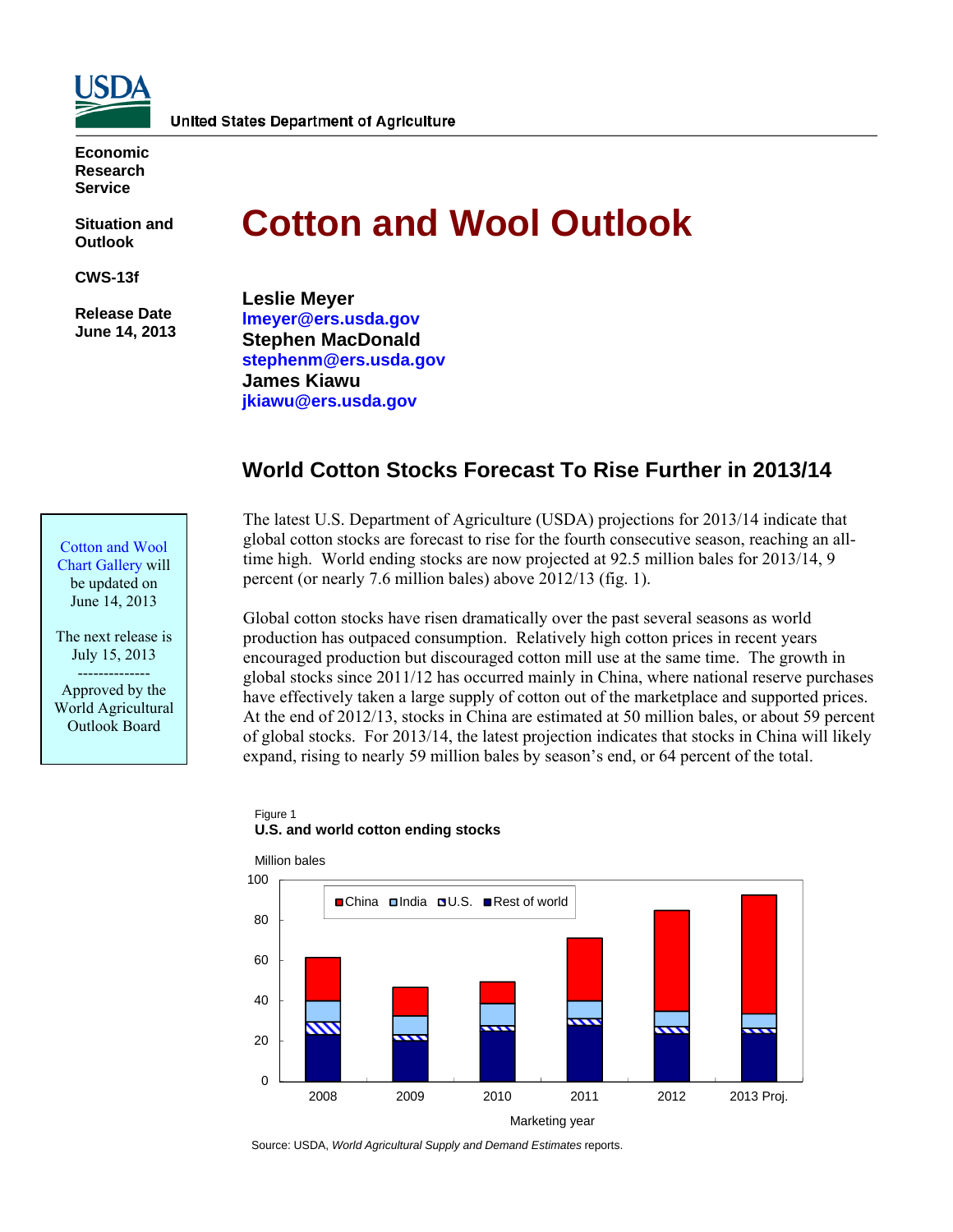## *U.S. 2013 Cotton Production Projection Lowered*

USDA's projection for the 2013 cotton crop was lowered to 13.5 million bales this month (from 14.0 million in May) as abandonment expectations were increased to reflect the continued drought in the Southwest. The latest crop projection is well below the 2012 crop of 17.3 million bales and would be the lowest in four seasons.

The planting estimate—currently at 10.0 million acres—will be updated in the *Acreage* report released by USDA on June 28th. This report will include actual plantings as of early June, as well as estimates for any remaining cotton to be planted. As of June 9th, 88 percent of the expected cotton area had been planted, below both last season (95 percent) and the 5-year average (92 percent). Similarly, crop development is also running behind, with 6 percent of the cotton area squaring, compared with 18 percent a year ago and a 5-year average of 11 percent.

Based on current projections, U.S. harvested area is forecast at 8.1 million acres, implying an abandonment rate of 19 percent. Last season's final abandonment reached 24 percent. Historically, most of the U.S. cotton area abandonment occurs in the Southwest region (Texas, Oklahoma, and Kansas). With the Southwest drought spanning a third consecutive season, abandoned acres there are expected to once again account for the bulk of the total. Abandonment in the Southwest is currently forecast at 32 percent for 2013; while the latest forecast is above the 10 year average of 25 percent, it is about half the rate experienced in 2011 (fig. 2).

The U.S. cotton yield remains forecast at 800 pounds per harvested acre for 2013, compared with 887 pounds per harvested acre for 2012. USDA's National Agricultural Statistics Service will begin "in field" production surveys in August.



## Figure 2 **Southwest regional upland cotton abandonment rates**

Source: USDA, *Crop Production* reports.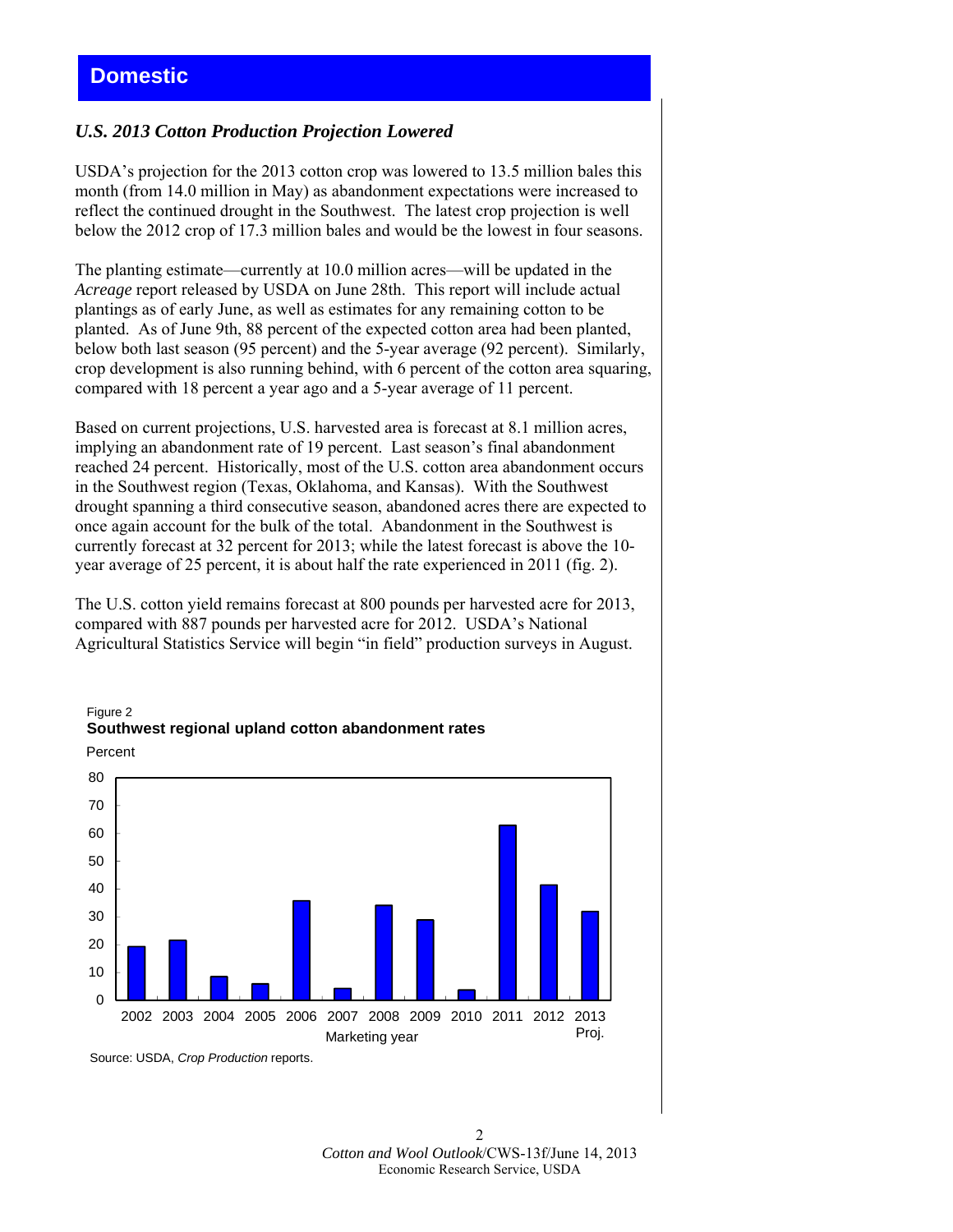## *Demand Reduced Further in 2013/14; Stocks Lowered*

U.S. cotton demand for 2013/14 is reduced 500,000 bales this month, a change that offsets the lower crop forecast. U.S. demand is projected at 14.5 million bales or 15 percent below the 2012/13 estimate. In addition to lower U.S. supplies in 2013/14, a lower world trade—particularly imports by China—is expected to contribute to the lower U.S. export forecast. In 2013/14, the U.S. share of world trade is projected at about 29 percent, similar to 2012/13. U.S. cotton exports are forecast at 11.0 million bales in 2013/14, contributing about 76 percent of total demand. Mill use accounts for the remaining 24 percent, or 3.5 million bales.

Based on these supply and demand estimates, U.S. ending stocks for 2013/14 are projected at a relatively low 2.6 million bales, 1.0 million bales below the beginning level and similar to 2010/11. The implied stocks-to-use ratio is estimated at 18 percent, the second lowest in a decade. The forecast for the 2013/14 U.S. average farm price is expected to range between 73 and 93 cents per pound, with the midpoint of this range 11 cents above the 2012/13 estimate of 72 cents per pound.

## *Cotton Estimate Revisions for 2012/13*

U.S. cotton demand estimates were revised upward this month based on recent data. Mill use data from USDA's Farm Service Agency indicate that U.S. mills have used about 2.9 million bales of cotton through May, resulting in the revised estimate of 3.45 million bales for the 2012/13 season.

Similarly, U.S. cotton export data over the past month from USDA's Foreign Agricultural Service suggest higher seasonal shipments. In June, the export estimate was increased to 13.6 million bales. By the end of May, U.S. cotton export commitments (shipments plus outstanding sales) had reached 13.6 million bales, while exports had reached 11.5 million bales, or 85 percent of the estimate (fig. 3). As a result, shipments through the end of July will need to average only 233,000 bales per week, which is below the May average of 303,000 bales per week.





Million bales

Sources: USDA, *World Agricultural Supply and Demand Estimates* and *Export Sales* reports.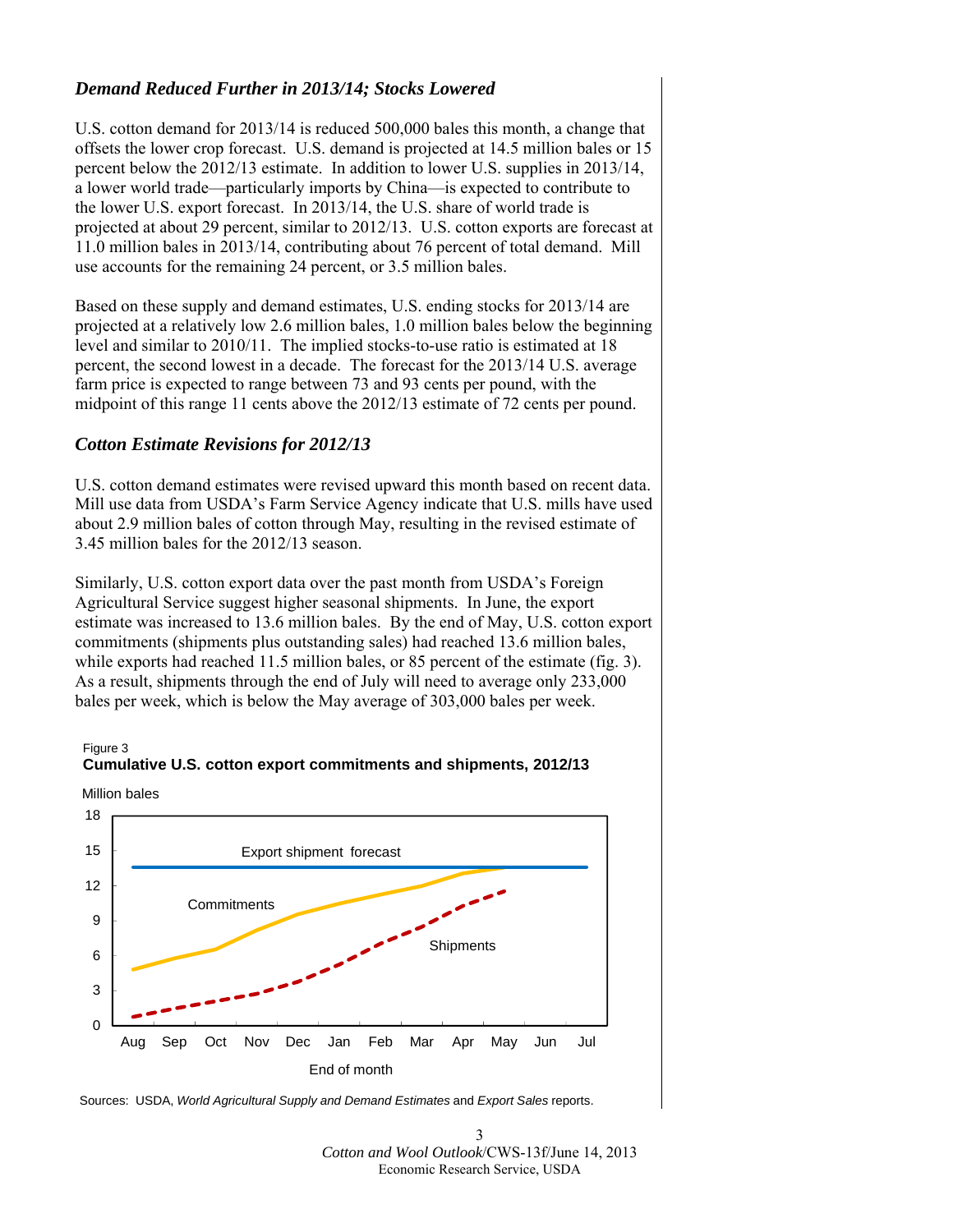## *World Cotton Production To Decline in 2013/14*

World 2013/14 cotton production is forecast to decline 3 percent from a year ago to 117.2 million bales, as relatively higher expected crops in several major cotton countries are more than offset by declines in China and the United States. Brazil and Australia are forecast to produce 4.5 million bales and 7.0 million bales, respectively, up 5 percent and 21 percent from the preceding year. India and Pakistan are forecast to produce 27.0 and 9.5 million bales, respectively, in 2013/14, an increase of 2 percent each from a year ago. China's 2013/14 production is forecast to decline 3 percent from a year earlier to 34.0 million bales. The United States is expected to produce 13.5 million bales in 2013/14, down 22 percent from the previous year.

Global 2013/14 area harvested is forecast at 33.9 million hectares, down 1 percent from a year ago and the second consecutive annual decline in world harvested area. Weaker world market prices for the fiber since 2010 explain much of this decline. World cotton yield is forecast at 753 kg/hectare in 2013/14.

## *Global Cotton Consumption and Ending Stocks To Rise in 2013/14*

World 2013/14 cotton mill use is forecast at 110.2 million bales, up 2 percent from a year earlier. India and Pakistan are forecast to consume 23.3 million bales and 12.0 million bales, respectively, in 2013/14, an increase of 2 percent and 4 percent from the previous year. Bangladesh and Vietnam are forecast to consume 3.8 million bales and 2.5 million bales, respectively, in 2013/14, an increase of 2 percent and 11 percent from the preceding year. Projected increases in South and Southeast Asia mill use will be supported by yarn demand from China, where price supports through an official reserve-building policy has constrained the profitability of domestic spinning.

Global ending stocks are forecast at a record 92.5 million bales in 2013/14, up 9 percent from a year earlier. The forecast surge in ending stocks comes as world production outpaces world consumption for the third consecutive year and as global cotton trade is forecast to decline in 2013/14. China is expected to account for 64 percent (58.9 million bales) of projected global stocks due to the ongoing policy of government cotton purchases for state reserves.

Australia's 2013/14 ending stocks are forecast at 2.7 million bales, up 19 percent from the previous year and representing 3 percent of global ending stocks. Brazil's 2013/14 ending stocks are forecast at 5.9 million bales, an 8-percent increase from the previous year. India's and Uzbekistan's 2013/14 ending stocks are forecast to decline 6 percent and 15 percent, respectively, from a year ago, to 7.2 million bales and 1.2 million bales. Ending stocks in the United States are forecast at 2.6 million bales in 2013/14, down 28 percent from a year ago and at one of the lowest levels in recent years.

## *World Cotton Trade To Decline in 2013/14*

Global 2013/14 cotton imports are forecast at 38.4 million bales, down 18 percent from the previous year, as moderate import increases in Mexico, Pakistan, Turkey,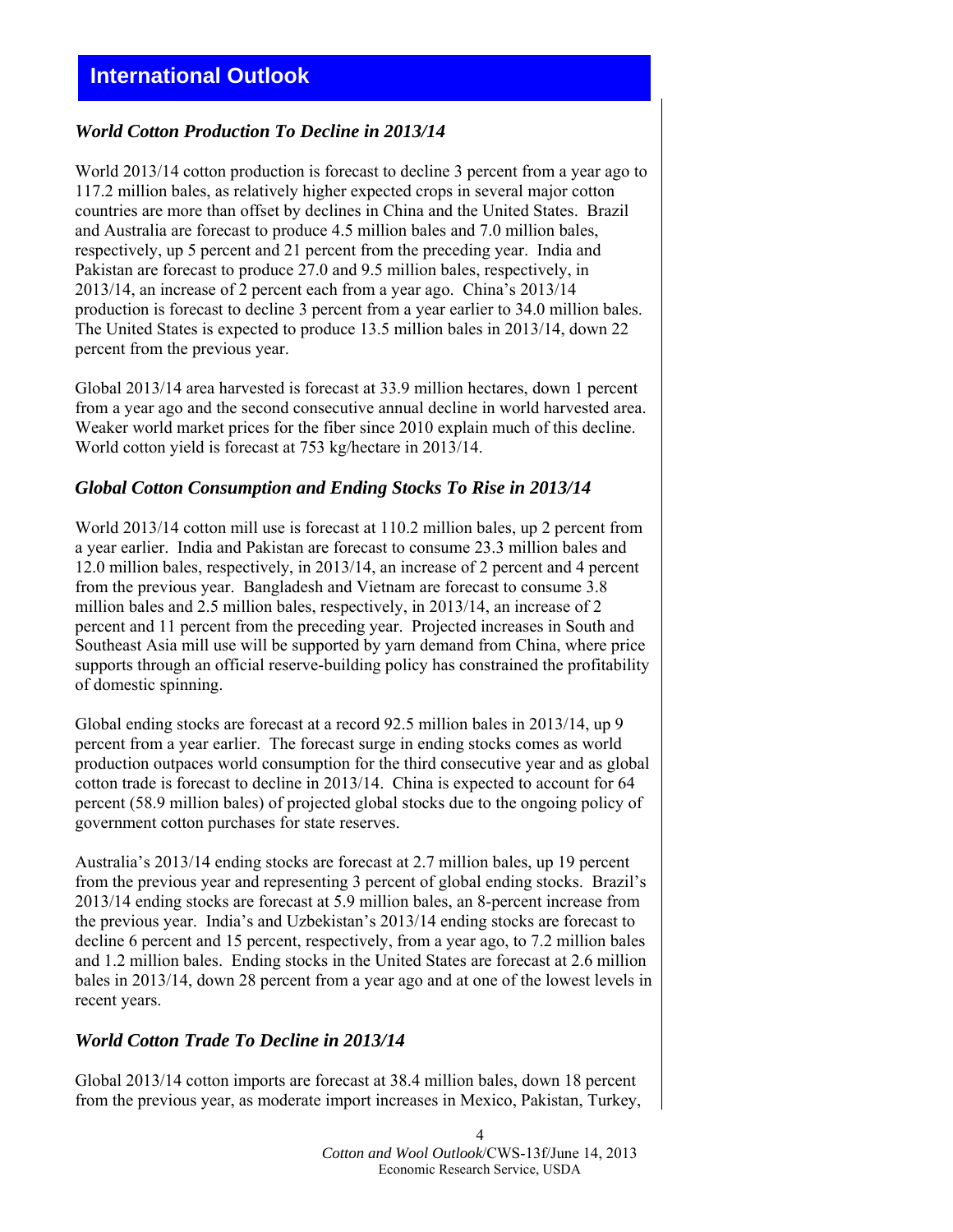and Vietnam are more than offset by a large decline in China (fig. 4). Mexico is forecast to import 1.2 million bales in 2013/14, up 20 percent from a year ago. Pakistan and Vietnam are forecast to import 3.0 million bales and 2.5 million bales, respectively, in 2013/14, an increase of 11 percent and 9 percent from the preceding year. Turkey's 2013/14 imports are projected at 4.0 million bales, up 8 percent from a year ago. China—the world's leading cotton importer—is forecast to import 11.0 million bales in 2013/14, down 45 percent (9.0 million bales) from the previous year; sharply lower imports by China are driven mainly by anticipated constraints on the world's exportable supplies. The expected decline in China's 2013/14 cotton imports will reduce its share of world imports to 29 percent, compared with a global share of 43 percent in the previous year.

Exports are projected to decline in 2013/14 across major exporting countries. Australia and Brazil are forecast to export 4.2 million bales and 2.6 million bales, respectively, in 2013/14, down 26 percent and 42 percent from the preceding year; these reductions are due mainly to expected lower stocks on hand at the beginning of the season. Greece and India are forecast to export 925,000 bales and 5.7 million bales, respectively, in 2013/14, down 25 percent and 21 percent from the previous year. The United States—the world's top cotton exporter—is expected to export 11.0 million bales in 2013/14, down 19 percent from the previous year.



Source: USDA, *World Agricultural Supply and Demand Estimates* reports.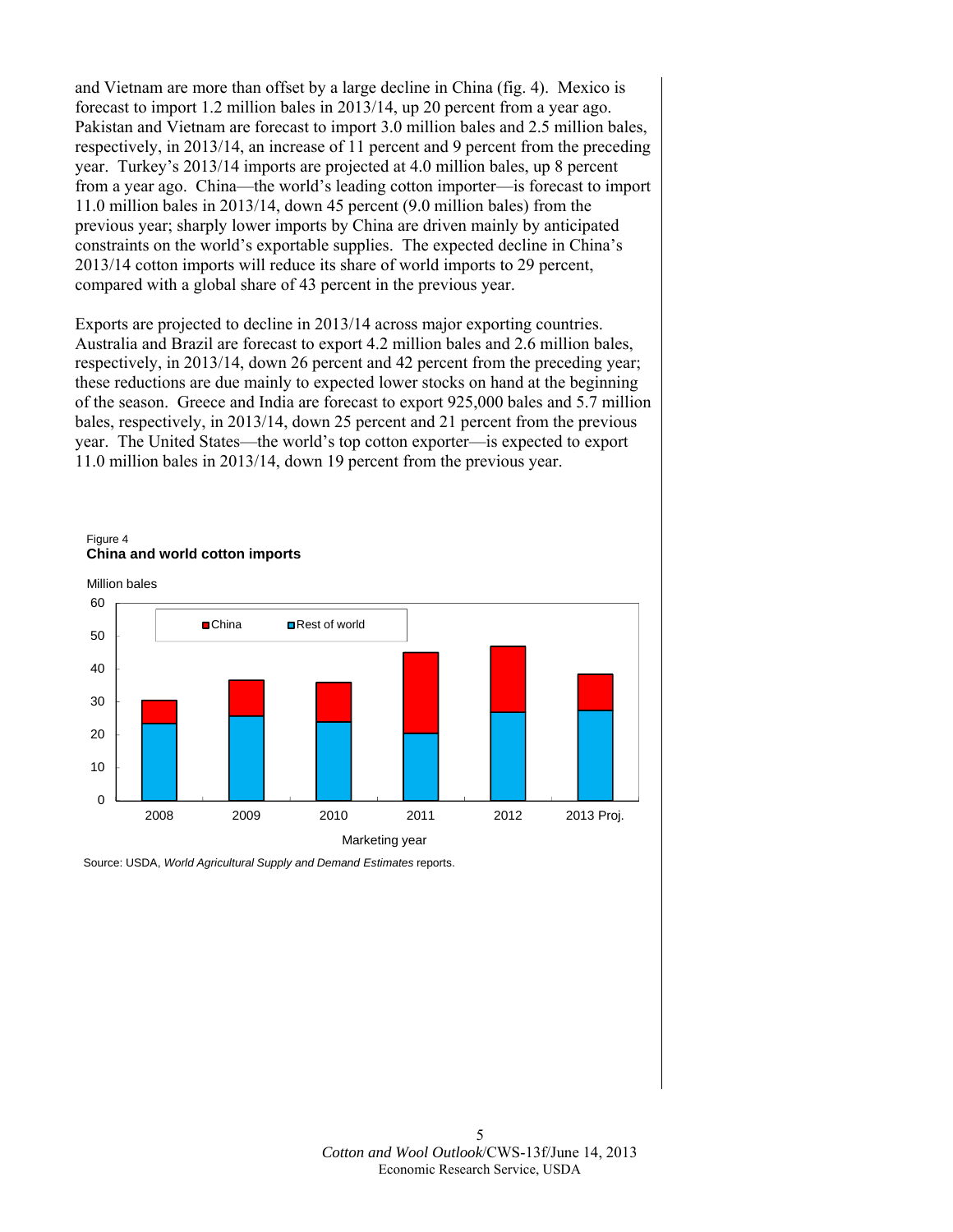### **Contact Information**

Leslie Meyer (U.S. cotton and textiles), (202) 694-5307, lmeyer@ers.usda.gov Stephen MacDonald (foreign cotton), (202) 694-5305, stephenm@ers.usda.gov James Kiawu (cotton trade), (202) 694-5273, [jkiawu@ers.usda.gov](mailto:jkiawu@ers.usda.gov) Erma McCray (web publishing) (202) 694-5306, [ejmccray@ers.usda.gov](mailto:ejmccray@ers.usda.gov)

#### **Subscription Information**

Subscribe to ERS e-mail notification service at [http://www.ers.usda.gov/subscribe-to-ers](http://www.ers.usda.gov/subscribe-to-ers.-e-newsletters.aspx) [-e-newsletters.aspx](http://www.ers.usda.gov/subscribe-to-ers-e-newsletters.aspx) to receive timely notification of newsletter availability. Printed copies can be purchased from the USDA Order Desk by calling 1-800-363-2068 (specify the issue number). To order printed copies of the five field crop newsletters cotton and wool, feed, rice, oil crops, and wheat—as a series, specify series SUB-COR-4043.

### *Data*

Cotton and Wool Monthly Tables [\(http://www.ers.usda.gov/publications.aspx\)](http://www.ers.usda.gov/publications.aspx) Cotton and Wool Charts

## *Related Websites*

**WASDE** [http://usda.mannlib.cornell.edu/MannUsda/viewDocumentInfo.do?documentID=1194](http://usda.mannlib.cornell.edu/MannUsda/browseAgency.do?action=searchByAgency&agency=ers&x=12&y=7)

Cotton Topics http://www.ers.usda.gov/topics/crops/cotton-wool.aspx

#### [Cotton and Wool Outlook](http://usda.mannlib.cornell.edu/MannUsda/viewDocumentInfo.do?documentID=1281)

http://usda.mannlib.cornell.edu/MannUsda/viewDocumentInfo.do?documentID=1281

 The U.S. Department of Agriculture (USDA) prohibits discrimination in all its programs and activities on the basis of race, color, national origin, age, disability, and where applicable, sex, marital status, familial status, parental status, religion, sexual orientation, genetic information, political beliefs, reprisal, or because all or a part of an indidual's income is derived from any public assistance program. (Not all prohibited bases apply to all programs.) Persons with disabilities who require alternative means for communication of program information (Braille, large print, audiotape, etc.) should contact USDA's TARGET Center at (202) 720-2600 (voice and TDD). To file a complaint of discrimination, write to USDA, Director, Office of Civil Rights, 1400 Independence Avenue, SW, Washington, DC 20250-9410 or call (800) 795-3272 (voice) or (202) 720-6382 (TDD). USDA is an equal opportunity provider and employer.

### **E-mail Notification**

Readers of ERS outlook reports have two ways they can receive an e-mail notice about release of reports and associated data.

• Receive timely notification (soon after the report is posted on the web) via USDA's Economics, Statistics and Market Information System (which is housed at Cornell University's Mann [Library\). Go to](http://usda.mannlib.cornell.edu/MannUsda/aboutEmailService.do)  [http://usda.mannlib.cornell.ed](http://usda.mannlib.cornell.edu/MannUsda/aboutEmailService.do)u/Mann Usda/aboutEmailService.do and follow the instructions to receive e-mail notices about ERS, Agricultural Marketing Service, National Agricultural Statistics Service, and

World Agricultural Outlook Board

products. • Receive weekly notification (on Friday [afternoon\) via the ERS website.](http://www.ers.usda.gov/subscribe-to-ers-e-newsletters.aspx)  Go to http://www.ers.usda.gov/subscribeto-ers-e-newsletters.aspx and follow the instructions to receive notices about ERS outlook reports, Amber Waves magazine, and other reports and data products on specific topics. ERS also offers RSS (really simple syndication) feeds for all ERS [products. Go to](http://www.ers.usda.gov/rss/) 

http://www.ers.usda.gov/rss/ to get started.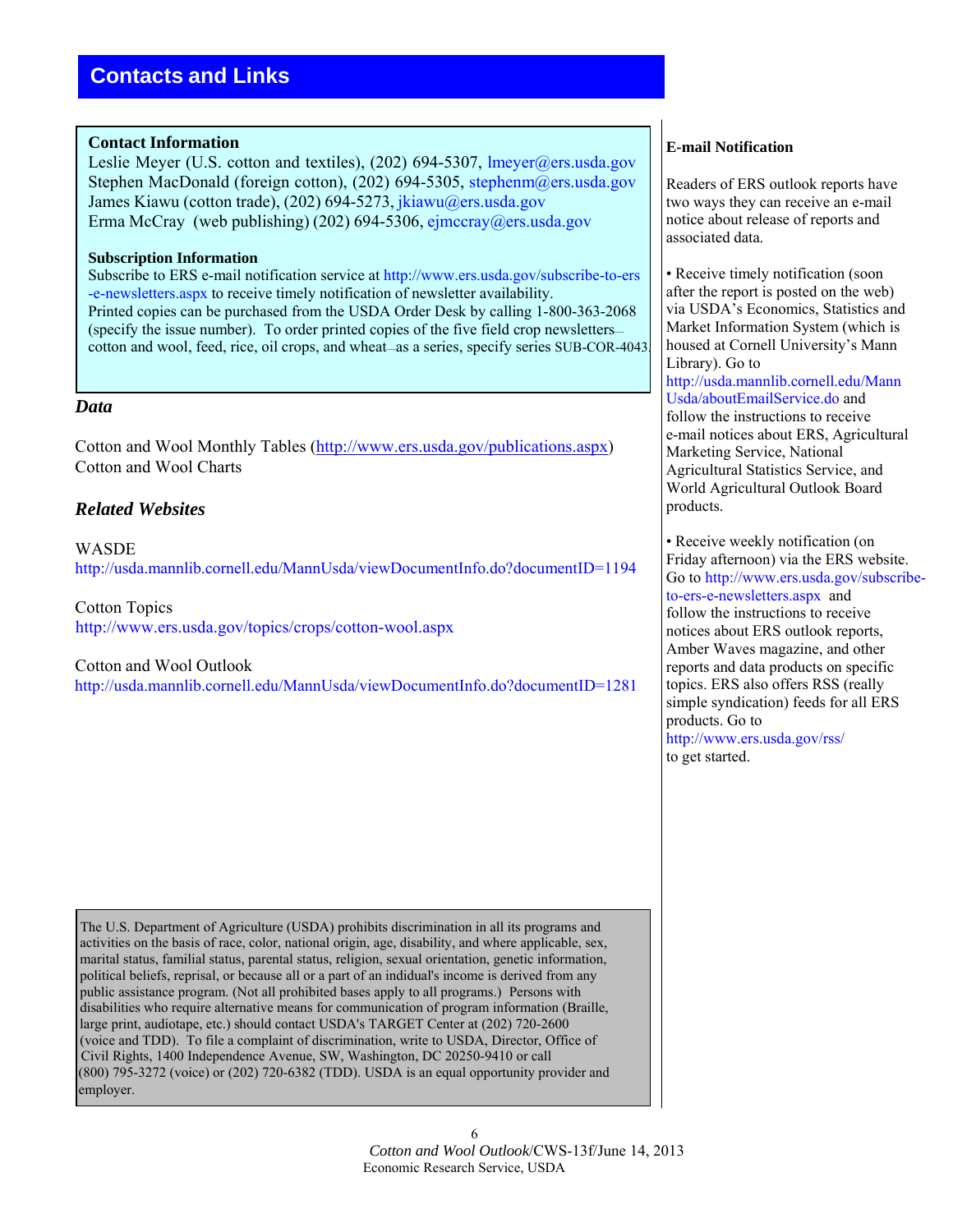|                      |         |         | 2013/14               |        |  |
|----------------------|---------|---------|-----------------------|--------|--|
| Item                 | 2011/12 | 2012/13 | May                   | June   |  |
|                      |         |         | Million acres         |        |  |
| Upland:              |         |         |                       |        |  |
| Planted              | 14.428  | 12.076  | 9.820                 | 9.820  |  |
| Harvested            | 9.156   | 9.135   | 8.196                 | 7.896  |  |
|                      |         |         |                       |        |  |
|                      |         |         | Pounds                |        |  |
| Yield/harvested acre | 772     | 869     | 786                   | 785    |  |
|                      |         |         | Million 480-lb, bales |        |  |
| Beginning stocks     | 2.572   | 3.081   | 3.771                 | 3.386  |  |
| Production           | 14.722  | 16.535  | 13.420                | 12.920 |  |
| Total supply 1/      | 17.307  | 19.621  | 17.196                | 16.311 |  |
| Mill use             | 3.278   | 3.430   | 3.475                 | 3.475  |  |
| Exports              | 11.120  | 12.785  | 10.850                | 10.350 |  |
| Total use            | 14.398  | 16.215  | 14.325                | 13.825 |  |
| Ending stocks 2/     | 3.081   | 3.386   | 2.866                 | 2.481  |  |
|                      | Percent |         |                       |        |  |
| Stocks-to-use ratio  | 21.4    | 20.9    | 20.0                  | 17.9   |  |
|                      |         |         | 1,000 acres           |        |  |
| Extra-long staple:   |         |         |                       |        |  |
| Planted              | 307.4   | 238.4   | 206.0                 | 206.0  |  |
| Harvested            | 304.9   | 236.8   | 204.0                 | 204.0  |  |
|                      |         |         |                       |        |  |
|                      |         |         | Pounds                |        |  |
| Yield/harvested acre | 1,340   | 1,581   | 1,365                 | 1,365  |  |
|                      |         |         | 1,000 480-lb. bales   |        |  |
| Beginning stocks     | 28      | 269     | 229                   | 214    |  |
| Production           | 851     | 780     | 580                   | 580    |  |
| Total supply 1/      | 885     | 1,049   | 809                   | 794    |  |
| Mill use             | 22      | 20      | 25                    | 25     |  |
| Exports              | 594     | 815     | 650                   | 650    |  |
| Total use            | 616     | 835     | 675                   | 675    |  |
| Ending stocks 2/     | 269     | 214     | 134                   | 119    |  |
|                      |         |         | Percent               |        |  |
| Stocks-to-use ratio  | 43.7    | 25.6    | 19.9                  | 17.6   |  |
|                      |         |         |                       |        |  |

Table 1--U.S. cotton supply and use estimates

1/ Includes imports. 2/ Includes unaccounted.

Sources: USDA, World Agricultural Outlook Board; and

U.S. Dept. of Commerce, U.S. Census Bureau.

Last update: 06/14/13.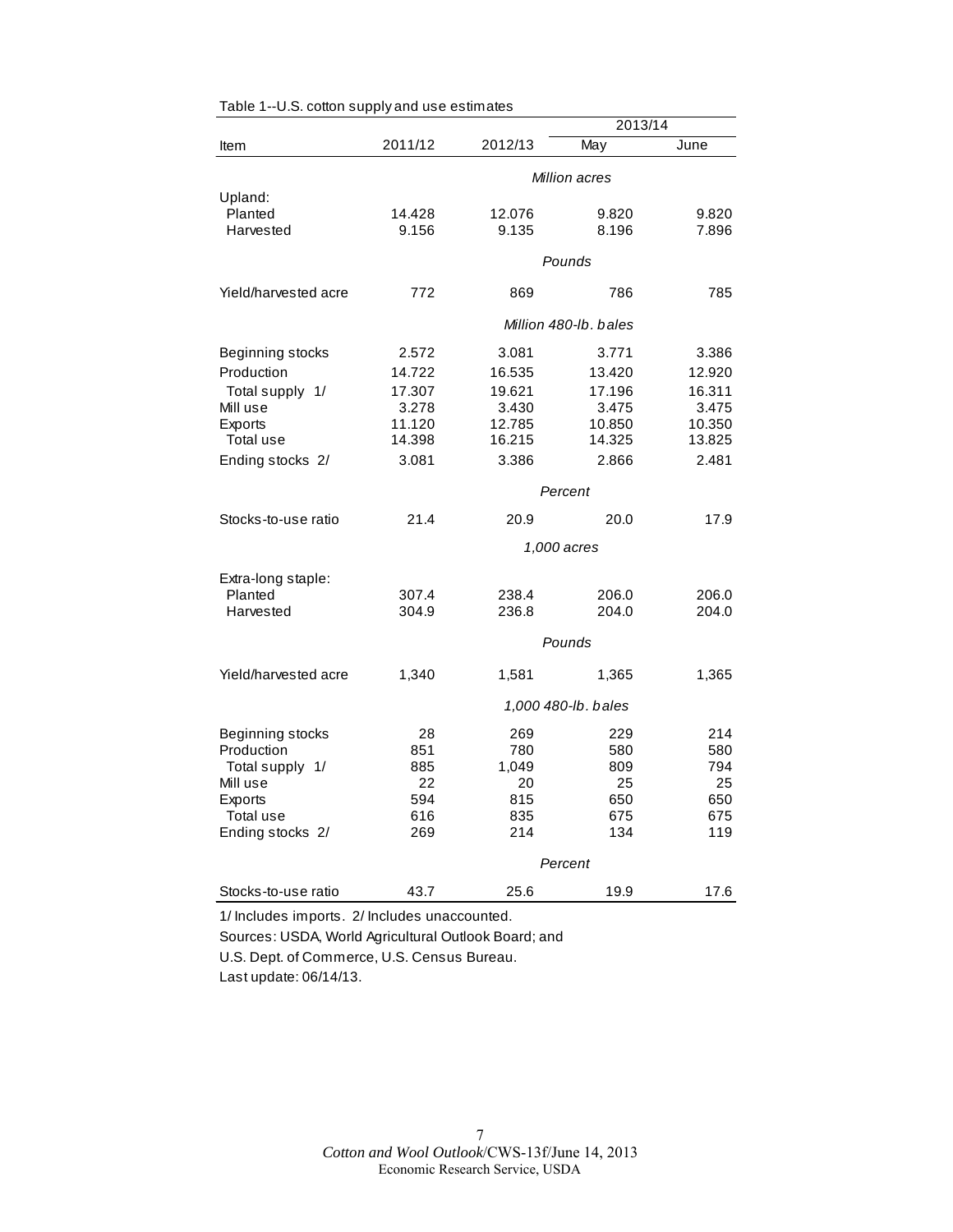|                      |         |         | 2013/14               |        |
|----------------------|---------|---------|-----------------------|--------|
| Item                 | 2011/12 | 2012/13 | May                   | June   |
|                      |         |         | Million 480-lb, bales |        |
| Supply:              |         |         |                       |        |
| Beginning stocks--   |         |         |                       |        |
| World                | 49.44   | 71.22   | 84.78                 | 84.93  |
| Foreign              | 46.84   | 67.87   | 80.78                 | 81.33  |
| Production--         |         |         |                       |        |
| World                | 125.14  | 120.97  | 117.82                | 117.16 |
| Foreign              | 109.57  | 103.66  | 103.82                | 103.66 |
| Imports--            |         |         |                       |        |
| World                | 45.07   | 46.92   | 39.50                 | 38.42  |
| Foreign              | 45.05   | 46.91   | 39.50                 | 38.41  |
| Use:                 |         |         |                       |        |
| Mill use--           |         |         |                       |        |
| World                | 103.31  | 108.10  | 110.43                | 110.17 |
| Foreign              | 100.01  | 104.65  | 106.93                | 106.67 |
| Exports--            |         |         |                       |        |
| World                | 45.88   | 46.64   | 39.50                 | 38.43  |
| Foreign              | 34.16   | 33.04   | 28.00                 | 27.43  |
| Ending stocks--      |         |         |                       |        |
| World                | 71.22   | 84.93   | 92.74                 | 92.49  |
| Foreign              | 67.87   | 81.33   | 89.74                 | 89.89  |
|                      |         |         | Percent               |        |
| Stocks-to-use ratio: |         |         |                       |        |
| World                | 68.9    | 78.6    | 84.0                  | 84.0   |
| Foreign              | 67.9    | 77.7    | 83.9                  | 84.3   |

Table 2--World cotton supply and use estimates

Source: USDA, World Agricultural Outlook Board, *World Agricultural Supply and Demand Estimates* . Last update: 06/14/13.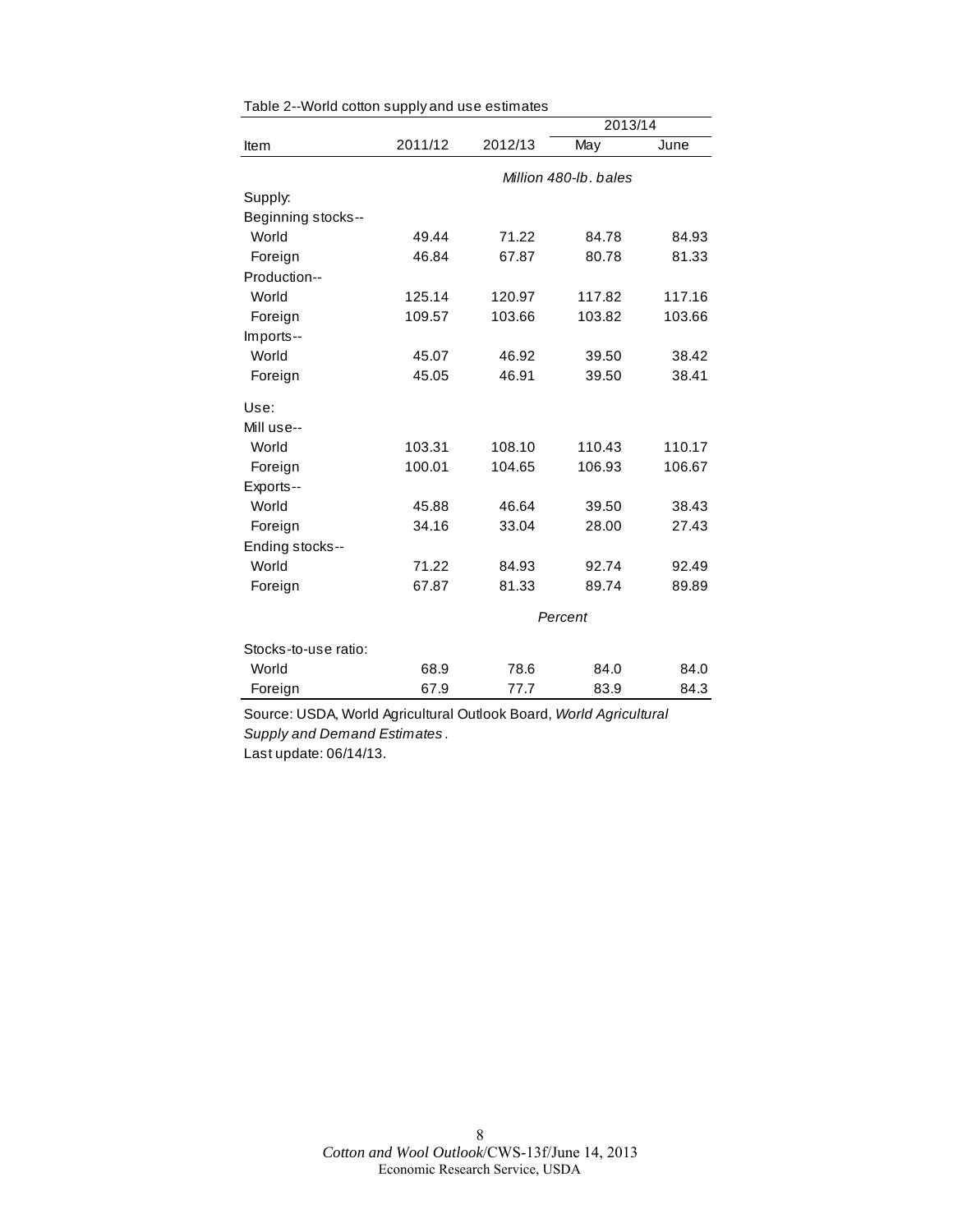| Item                    | Feb.<br>2013 | Mar.<br>2013        | Apr.<br>2013 | Apr.<br>2012 |
|-------------------------|--------------|---------------------|--------------|--------------|
|                         |              |                     |              |              |
|                         |              | 1,000 480-lb. bales |              |              |
| Cotton:                 |              |                     |              |              |
| Stocks, beginning       | 13,418       | 11,653              | 9,772        | 8,720        |
| Ginnings                | 315          | 0.0                 | 0.0          | 0.0          |
| Imports since August 1  | 3.0          | 3.7                 | 4.9          | 13.9         |
|                         |              | Million pounds      |              |              |
| Manmade:                |              |                     |              |              |
| Production              | 512.3        | 526.2               | 531.6        | 529.4        |
| Noncellulosic           | 512.3        | 526.2               | 531.6        | 529.4        |
| Cellulosic              | <b>NA</b>    | <b>NA</b>           | <b>NA</b>    | <b>NA</b>    |
| Total since January 1   | 1,029.7      | 1,555.9             | 2,087.5      | 2,092.0      |
|                         |              |                     |              |              |
|                         | Jan.         | Feb.                | Mar.         | Mar.         |
|                         | 2013         | 2013                | 2013         | 2012         |
|                         |              | Million pounds      |              |              |
| Raw fiber imports:      | 148.2        | 140.8               | 158.9        | 161.9        |
| Noncellulosic           | 135.8        | 128.7               | 147.2        | 144.8        |
| Cellulosic              | 12.4         | 12.1                | 11.7         | 17.1         |
| Total since January 1   | 148.2        | 289.0               | 447.9        | 450.6        |
|                         |              | 1,000 pounds        |              |              |
| Wool and mohair:        |              |                     |              |              |
| Raw wool imports, clean | 457.3        | 251.4               | 358.7        | 1,018.9      |
| 48s-and-finer           | 331.3        | 127.6               | 201.6        | 333.5        |
| Not-finer-than-46s      | 126.1        | 123.8               | 157.2        | 685.4        |
| Total since January 1   | 457.3        | 708.7               | 1,067.4      | 2,698.6      |
| Wool top imports        | 426.3        | 621.4               | 727.3        | 243.3        |
| Total since January 1   | 426.3        | 1,047.7             | 1,775.0      | 887.6        |
| Mohair imports, clean   | 0.0          | 0.0                 | 0.0          | 0.0          |
| Total since January 1   | 0.0          | 0.0                 | 0.0          | 0.0          |
|                         |              |                     |              |              |

#### Table 3--U.S. fiber supply

NA = Not available.

Sources: USDA, National Agricultural Statistics Service;

U.S. Dept. of Commerce, U.S. Census Bureau; and *Fiber Organon.* Last update: 06/14/13.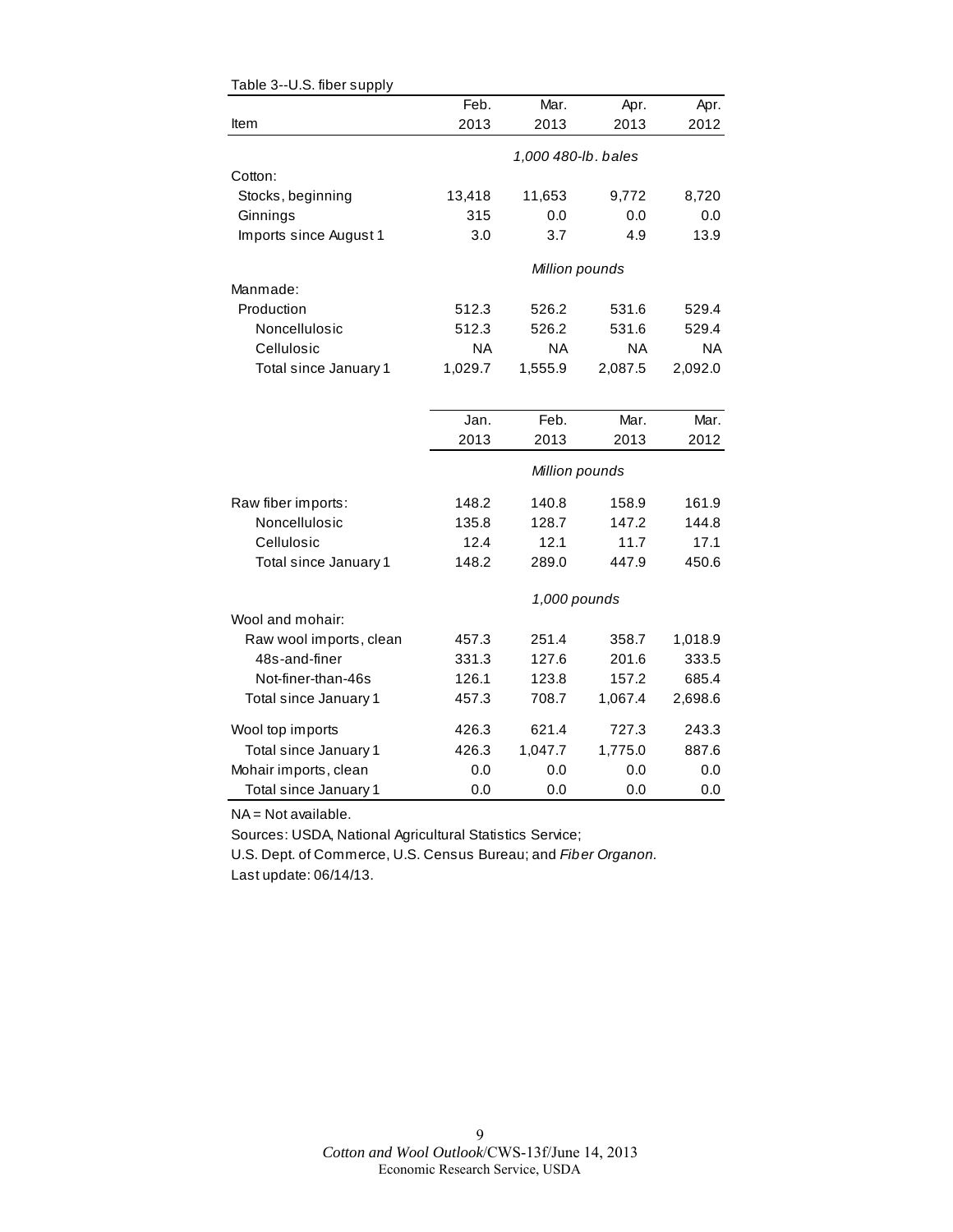| o.o. iiboi uomanu           |       |                     |         |       |
|-----------------------------|-------|---------------------|---------|-------|
|                             | Feb.  | Mar.                | Apr.    | Apr.  |
| Item                        | 2013  | 2013                | 2013    | 2012  |
|                             |       |                     |         |       |
|                             |       | 1,000 480-lb. bales |         |       |
| Cotton:                     |       |                     |         |       |
| All consumed by mills 1/    | 281   | 304                 | 305     | 234   |
| <b>Total since August 1</b> | 1,976 | 2,280               | 2,584   | 2,446 |
| Daily rate                  | 14.1  | 14.5                | 13.9    | 11.1  |
| Upland consumed by mills 1/ | 280   | 302                 | 303     | 233   |
| Total since August 1        | 1,967 | 2,269               | 2,572   | 2,433 |
| Daily Rate                  | 14.0  | 14.4                | 13.8    | 11.1  |
| Upland exports              | 1,733 | 1,492               | 1,494   | 1,221 |
| Total since August 1        | 6,604 | 8,097               | 9,590   | 8,083 |
| Sales for next season       | 368   | 293                 | 229     | 245   |
| Total since August 1        | 977   | 1,270               | 1,499   | 1,151 |
| Extra-long staple exports   | 66.0  | 85.9                | 87.4    | 66.4  |
| Total since August 1        | 434.1 | 520.0               | 607.5   | 457.4 |
| Sales for next season       | 35.3  | 18.8                | 4.1     | 5.2   |
| Total since August 1        | 39.8  | 58.6                | 62.7    | 47.2  |
|                             | Jan.  | Feb.                | Mar.    | Mar.  |
|                             | 2013  | 2013                | 2013    | 2012  |
|                             |       | Million pounds      |         |       |
| Manmade:                    |       |                     |         |       |
| Raw fiber exports           | 51.2  | 53.1                | 54.6    | 59.8  |
| Noncellulosic               | 50.7  | 52.5                | 54.2    | 59.3  |
| Cellulosic                  | 0.5   | 0.6                 | 0.4     | 0.5   |
| Total since January 1       | 51.2  | 104.3               | 158.9   | 168.0 |
|                             |       | 1,000 pounds        |         |       |
| Wool and mohair:            |       |                     |         |       |
| Raw wool exports, clean     | 665.2 | 1,016.2             | 772.8   | 873.5 |
| Total since January 1       | 665.2 | 1,681.4             | 2,454.2 | 1475  |
| Wool top exports            | 232.8 | 198.4               | 183.1   | 55.8  |
| Total since January 1       | 232.8 | 431.2               | 614.3   | 97.5  |
| Mohair exports, clean       | 1.7   | 0.0                 | 2.3     | 42.2  |
| Total since January 1       | 1.7   | 1.7                 | 4.0     | 42.2  |

Table 4--U.S. fiber demand

1/ Estimated by USDA.

Sources: USDA, Farm Service Agency; USDA, Foreign Agricultural Service,

*U.S. Export Sales;* U.S. Dept. of Commerce, U.S. Census Bureau; and *Fiber Organon.* Last update: 06/14/13.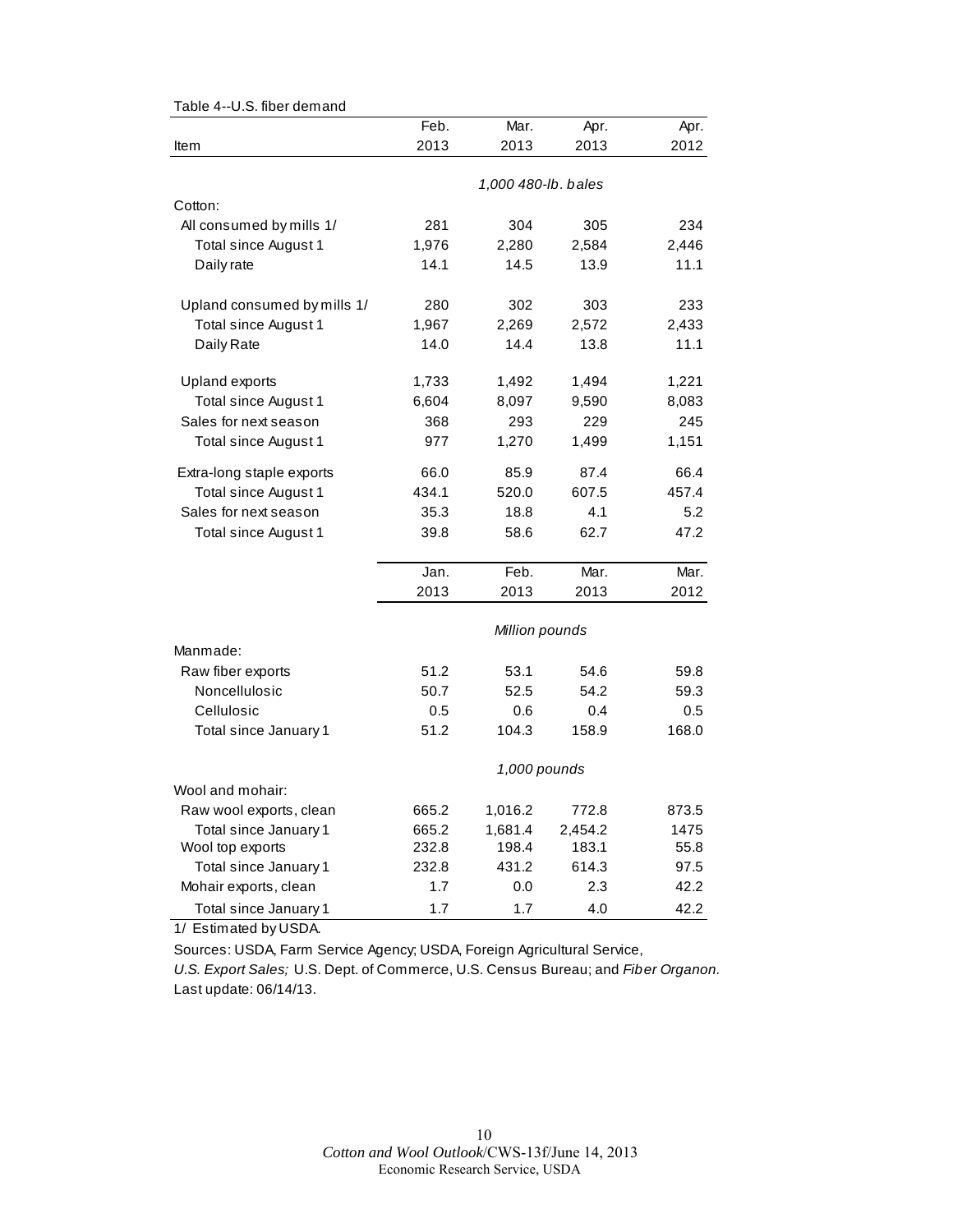|                            | Mar.      | Apr.              | May       | May       |
|----------------------------|-----------|-------------------|-----------|-----------|
| Item                       | 2013      | 2013              | 2013      | 2012      |
|                            |           |                   |           |           |
|                            |           | Cents per pound   |           |           |
| Domestic cotton prices:    |           |                   |           |           |
| Adjusted world price       | 72.92     | 71.74             | 71.82     | 68.75     |
| Upland spot 41-34          | 82.80     | 80.94             | 79.84     | 72.51     |
| Pima spot 03-46            | 111.65    | 116.50            | 133.00    | 123.55    |
| Average price received by  |           |                   |           |           |
| upland producers           | 75.30     | 75.40             | 75.70     | 84.40     |
| Far Eastern cotton quotes: |           |                   |           |           |
| <b>A</b> Index             | 94.74     | 92.90             | 92.30     | 87.95     |
| Memphis/Eastern            | 97.06     | 94.31             | 93.45     | 90.85     |
| Memphis/Orleans/Texas      | 96.81     | 94.06             | 93.20     | 90.85     |
| California/Arizona         | 100.00    | 97.56             | 96.55     | 91.35     |
|                            |           | Dollars per pound |           |           |
| Wool prices (clean):       |           |                   |           |           |
| <b>U.S. 56s</b>            | <b>NQ</b> | <b>NQ</b>         | <b>NQ</b> | <b>NQ</b> |
| Australian 56s 1/          | 4.00      | 3.74              | 3.71      | 4.24      |
| <b>U.S. 60s</b>            | <b>NQ</b> | <b>NQ</b>         | <b>NQ</b> | <b>NQ</b> |
| Australian 60s 1/          | 5.63      | 5.17              | 5.10      | 6.29      |
| U.S. 64s                   | <b>NQ</b> | NQ.               | NQ.       | <b>NQ</b> |
| Australian 64s 1/          | 5.84      | 5.38              | 5.18      | 6.07      |

#### Table 5--U.S. and world fiber prices

NQ = No quote.

1/ In bond, Charleston, SC.

Sources: USDA, *Cotton Price Statistics* ; Cotlook Ltd., *Cotton Outlook;*  and trade reports.

Last update: 06/14/13.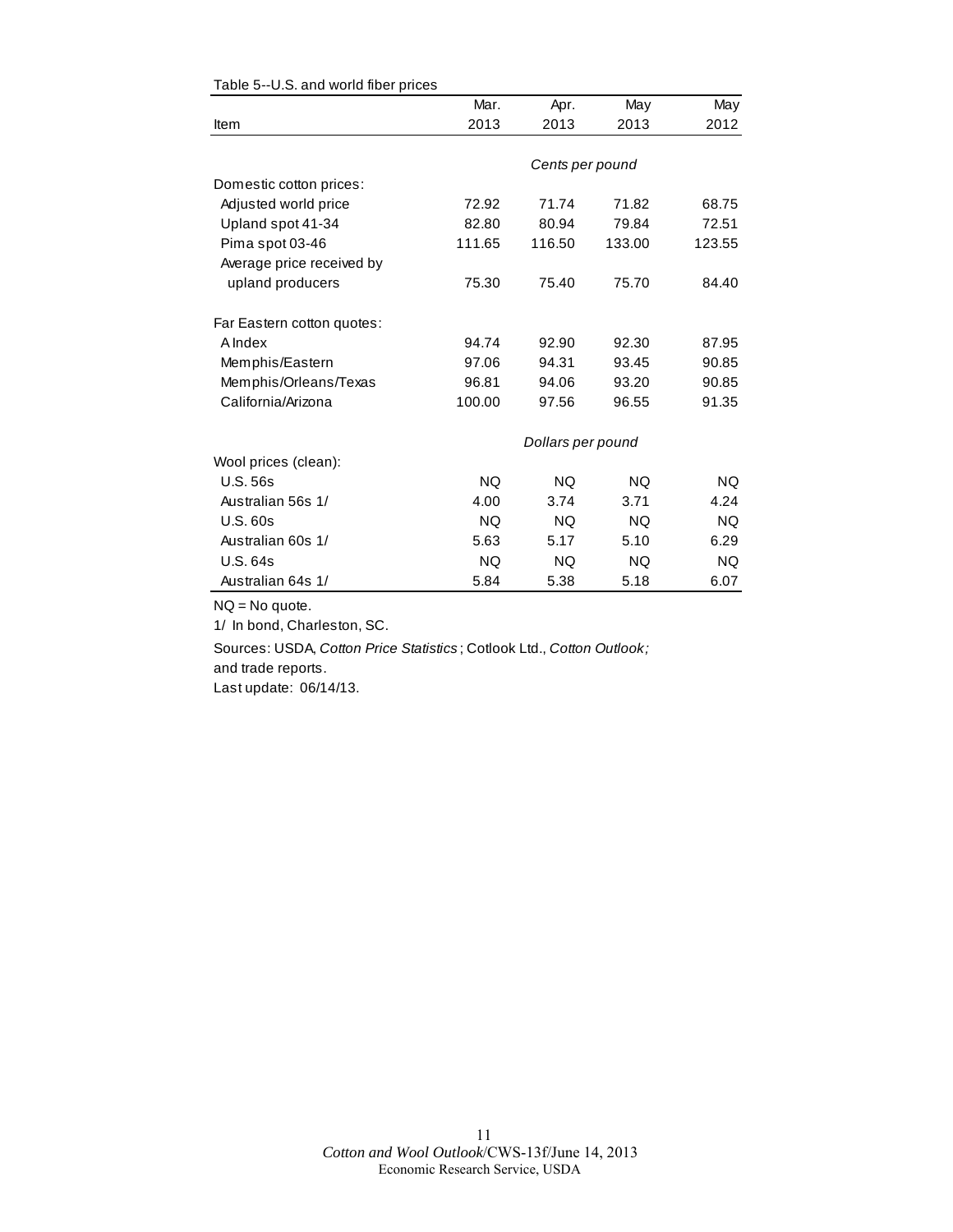| Mar.<br>Apr.<br>Apr.<br>Feb.<br>2013<br>2013<br>2013<br>2012<br>Item<br>1,000 pounds 1/<br>Yarn, thread, and fabric:<br>233,183<br>223,908<br>242,510<br>257,008<br>49,718<br>44,205<br>52,163<br>Cotton<br>57,812<br>17,409<br>19,196<br>17,881<br>19,569<br>Linen<br>3,247<br>4,281<br>Wool<br>3,127<br>3,877<br>Silk<br>429<br>539<br>617<br>486<br>162,500<br>156,774<br>168,050<br>174,728<br>Manmade<br>Apparel:<br>875,084<br>743,938<br>792,608<br>766,288<br>499,440<br>438,625<br>452,679<br>430,643<br>Cotton<br>8,142<br>10,398<br>9,805<br>10,937<br>Linen<br>Wool<br>17,178<br>14,323<br>17,085<br>16,487<br>Silk<br>10,302<br>7,625<br>9,279<br>9,899<br>337,766<br>Manmade<br>275,222<br>304,359<br>297,724<br>212,012<br>187,706<br>Home furnishings:<br>213,658<br>176,401<br>123,263<br>113,890<br>129,904<br>111,390<br>Cotton<br>Linen<br>864<br>639<br>957<br>773<br>Wool<br>315<br>309<br>342<br>227<br>Silk<br>160<br>203<br>175<br>138<br>Manmade<br>89,040<br>61,425<br>80,649<br>75,115<br>Floor coverings:<br>56,211<br>58,001<br>62,052<br>56,208<br>7,231<br>7,376<br>Cotton<br>6,696<br>6,025<br>15,384<br>15,355<br>16,443<br>14,291<br>Linen<br>Wool<br>7,793<br>9,210<br>9,575<br>8,448<br>1,755<br>Silk<br>1,205<br>1,697<br>1,491<br>Manmade<br>25,133<br>24,450<br>26,961<br>25,953<br>Total imports: 2/<br>1,378,474<br>1,202,603<br>1,309,535<br>1,267,631<br>604,191<br>606,141<br>Cotton<br>679,320<br>642,358<br>44,055<br>43,333<br>45,087<br>45,570<br>Linen<br>Wool<br>28,420<br>27,105<br>30,288<br>30,050<br>Silk<br>12,111<br>10,004<br>11,675<br>12,210<br>614,568<br>517,971<br>580,127<br>573,660<br>Manmade | Table 6--U.S. textile imports, by fiber |  |  |
|-----------------------------------------------------------------------------------------------------------------------------------------------------------------------------------------------------------------------------------------------------------------------------------------------------------------------------------------------------------------------------------------------------------------------------------------------------------------------------------------------------------------------------------------------------------------------------------------------------------------------------------------------------------------------------------------------------------------------------------------------------------------------------------------------------------------------------------------------------------------------------------------------------------------------------------------------------------------------------------------------------------------------------------------------------------------------------------------------------------------------------------------------------------------------------------------------------------------------------------------------------------------------------------------------------------------------------------------------------------------------------------------------------------------------------------------------------------------------------------------------------------------------------------------------------------------------------------------------------------------------------------------------------------------|-----------------------------------------|--|--|
|                                                                                                                                                                                                                                                                                                                                                                                                                                                                                                                                                                                                                                                                                                                                                                                                                                                                                                                                                                                                                                                                                                                                                                                                                                                                                                                                                                                                                                                                                                                                                                                                                                                                 |                                         |  |  |
|                                                                                                                                                                                                                                                                                                                                                                                                                                                                                                                                                                                                                                                                                                                                                                                                                                                                                                                                                                                                                                                                                                                                                                                                                                                                                                                                                                                                                                                                                                                                                                                                                                                                 |                                         |  |  |
|                                                                                                                                                                                                                                                                                                                                                                                                                                                                                                                                                                                                                                                                                                                                                                                                                                                                                                                                                                                                                                                                                                                                                                                                                                                                                                                                                                                                                                                                                                                                                                                                                                                                 |                                         |  |  |
|                                                                                                                                                                                                                                                                                                                                                                                                                                                                                                                                                                                                                                                                                                                                                                                                                                                                                                                                                                                                                                                                                                                                                                                                                                                                                                                                                                                                                                                                                                                                                                                                                                                                 |                                         |  |  |
|                                                                                                                                                                                                                                                                                                                                                                                                                                                                                                                                                                                                                                                                                                                                                                                                                                                                                                                                                                                                                                                                                                                                                                                                                                                                                                                                                                                                                                                                                                                                                                                                                                                                 |                                         |  |  |
|                                                                                                                                                                                                                                                                                                                                                                                                                                                                                                                                                                                                                                                                                                                                                                                                                                                                                                                                                                                                                                                                                                                                                                                                                                                                                                                                                                                                                                                                                                                                                                                                                                                                 |                                         |  |  |
|                                                                                                                                                                                                                                                                                                                                                                                                                                                                                                                                                                                                                                                                                                                                                                                                                                                                                                                                                                                                                                                                                                                                                                                                                                                                                                                                                                                                                                                                                                                                                                                                                                                                 |                                         |  |  |
|                                                                                                                                                                                                                                                                                                                                                                                                                                                                                                                                                                                                                                                                                                                                                                                                                                                                                                                                                                                                                                                                                                                                                                                                                                                                                                                                                                                                                                                                                                                                                                                                                                                                 |                                         |  |  |
|                                                                                                                                                                                                                                                                                                                                                                                                                                                                                                                                                                                                                                                                                                                                                                                                                                                                                                                                                                                                                                                                                                                                                                                                                                                                                                                                                                                                                                                                                                                                                                                                                                                                 |                                         |  |  |
|                                                                                                                                                                                                                                                                                                                                                                                                                                                                                                                                                                                                                                                                                                                                                                                                                                                                                                                                                                                                                                                                                                                                                                                                                                                                                                                                                                                                                                                                                                                                                                                                                                                                 |                                         |  |  |
|                                                                                                                                                                                                                                                                                                                                                                                                                                                                                                                                                                                                                                                                                                                                                                                                                                                                                                                                                                                                                                                                                                                                                                                                                                                                                                                                                                                                                                                                                                                                                                                                                                                                 |                                         |  |  |
|                                                                                                                                                                                                                                                                                                                                                                                                                                                                                                                                                                                                                                                                                                                                                                                                                                                                                                                                                                                                                                                                                                                                                                                                                                                                                                                                                                                                                                                                                                                                                                                                                                                                 |                                         |  |  |
|                                                                                                                                                                                                                                                                                                                                                                                                                                                                                                                                                                                                                                                                                                                                                                                                                                                                                                                                                                                                                                                                                                                                                                                                                                                                                                                                                                                                                                                                                                                                                                                                                                                                 |                                         |  |  |
|                                                                                                                                                                                                                                                                                                                                                                                                                                                                                                                                                                                                                                                                                                                                                                                                                                                                                                                                                                                                                                                                                                                                                                                                                                                                                                                                                                                                                                                                                                                                                                                                                                                                 |                                         |  |  |
|                                                                                                                                                                                                                                                                                                                                                                                                                                                                                                                                                                                                                                                                                                                                                                                                                                                                                                                                                                                                                                                                                                                                                                                                                                                                                                                                                                                                                                                                                                                                                                                                                                                                 |                                         |  |  |
|                                                                                                                                                                                                                                                                                                                                                                                                                                                                                                                                                                                                                                                                                                                                                                                                                                                                                                                                                                                                                                                                                                                                                                                                                                                                                                                                                                                                                                                                                                                                                                                                                                                                 |                                         |  |  |
|                                                                                                                                                                                                                                                                                                                                                                                                                                                                                                                                                                                                                                                                                                                                                                                                                                                                                                                                                                                                                                                                                                                                                                                                                                                                                                                                                                                                                                                                                                                                                                                                                                                                 |                                         |  |  |
|                                                                                                                                                                                                                                                                                                                                                                                                                                                                                                                                                                                                                                                                                                                                                                                                                                                                                                                                                                                                                                                                                                                                                                                                                                                                                                                                                                                                                                                                                                                                                                                                                                                                 |                                         |  |  |
|                                                                                                                                                                                                                                                                                                                                                                                                                                                                                                                                                                                                                                                                                                                                                                                                                                                                                                                                                                                                                                                                                                                                                                                                                                                                                                                                                                                                                                                                                                                                                                                                                                                                 |                                         |  |  |
|                                                                                                                                                                                                                                                                                                                                                                                                                                                                                                                                                                                                                                                                                                                                                                                                                                                                                                                                                                                                                                                                                                                                                                                                                                                                                                                                                                                                                                                                                                                                                                                                                                                                 |                                         |  |  |
|                                                                                                                                                                                                                                                                                                                                                                                                                                                                                                                                                                                                                                                                                                                                                                                                                                                                                                                                                                                                                                                                                                                                                                                                                                                                                                                                                                                                                                                                                                                                                                                                                                                                 |                                         |  |  |
|                                                                                                                                                                                                                                                                                                                                                                                                                                                                                                                                                                                                                                                                                                                                                                                                                                                                                                                                                                                                                                                                                                                                                                                                                                                                                                                                                                                                                                                                                                                                                                                                                                                                 |                                         |  |  |
|                                                                                                                                                                                                                                                                                                                                                                                                                                                                                                                                                                                                                                                                                                                                                                                                                                                                                                                                                                                                                                                                                                                                                                                                                                                                                                                                                                                                                                                                                                                                                                                                                                                                 |                                         |  |  |
|                                                                                                                                                                                                                                                                                                                                                                                                                                                                                                                                                                                                                                                                                                                                                                                                                                                                                                                                                                                                                                                                                                                                                                                                                                                                                                                                                                                                                                                                                                                                                                                                                                                                 |                                         |  |  |
|                                                                                                                                                                                                                                                                                                                                                                                                                                                                                                                                                                                                                                                                                                                                                                                                                                                                                                                                                                                                                                                                                                                                                                                                                                                                                                                                                                                                                                                                                                                                                                                                                                                                 |                                         |  |  |
|                                                                                                                                                                                                                                                                                                                                                                                                                                                                                                                                                                                                                                                                                                                                                                                                                                                                                                                                                                                                                                                                                                                                                                                                                                                                                                                                                                                                                                                                                                                                                                                                                                                                 |                                         |  |  |
|                                                                                                                                                                                                                                                                                                                                                                                                                                                                                                                                                                                                                                                                                                                                                                                                                                                                                                                                                                                                                                                                                                                                                                                                                                                                                                                                                                                                                                                                                                                                                                                                                                                                 |                                         |  |  |
|                                                                                                                                                                                                                                                                                                                                                                                                                                                                                                                                                                                                                                                                                                                                                                                                                                                                                                                                                                                                                                                                                                                                                                                                                                                                                                                                                                                                                                                                                                                                                                                                                                                                 |                                         |  |  |
|                                                                                                                                                                                                                                                                                                                                                                                                                                                                                                                                                                                                                                                                                                                                                                                                                                                                                                                                                                                                                                                                                                                                                                                                                                                                                                                                                                                                                                                                                                                                                                                                                                                                 |                                         |  |  |
|                                                                                                                                                                                                                                                                                                                                                                                                                                                                                                                                                                                                                                                                                                                                                                                                                                                                                                                                                                                                                                                                                                                                                                                                                                                                                                                                                                                                                                                                                                                                                                                                                                                                 |                                         |  |  |
|                                                                                                                                                                                                                                                                                                                                                                                                                                                                                                                                                                                                                                                                                                                                                                                                                                                                                                                                                                                                                                                                                                                                                                                                                                                                                                                                                                                                                                                                                                                                                                                                                                                                 |                                         |  |  |
|                                                                                                                                                                                                                                                                                                                                                                                                                                                                                                                                                                                                                                                                                                                                                                                                                                                                                                                                                                                                                                                                                                                                                                                                                                                                                                                                                                                                                                                                                                                                                                                                                                                                 |                                         |  |  |
|                                                                                                                                                                                                                                                                                                                                                                                                                                                                                                                                                                                                                                                                                                                                                                                                                                                                                                                                                                                                                                                                                                                                                                                                                                                                                                                                                                                                                                                                                                                                                                                                                                                                 |                                         |  |  |

 $\mathsf{TableR}$  U.S. to the imports, by fib

1/ Raw-fiber equivalent. 2/ Includes headgear.

Sources: USDA, Economic Research Service; and U.S. Dept. of Commerce, U.S. Census Bureau. Last update: 06/14/13.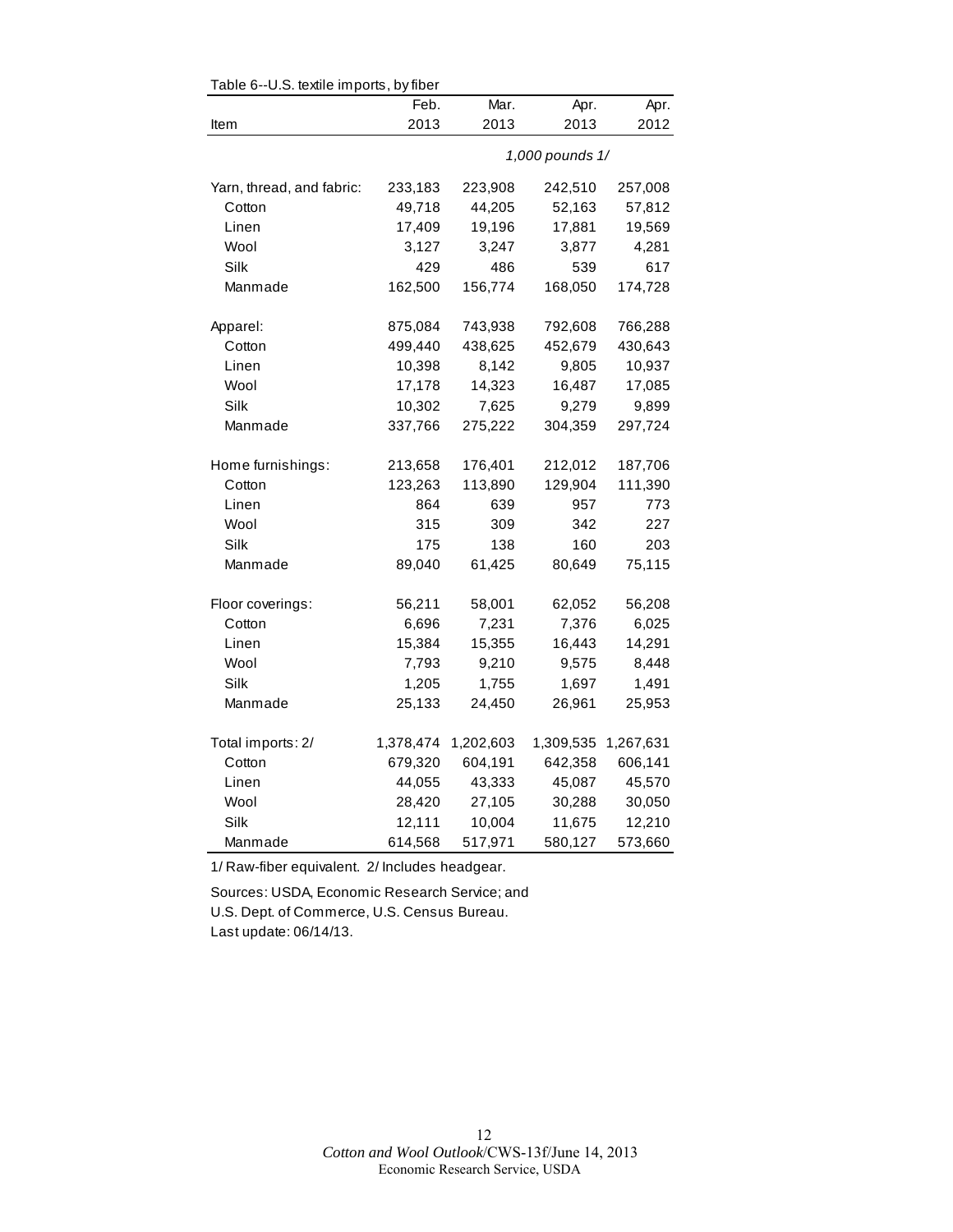|                           | Feb.    | Mar.    | Apr.            | Apr.    |
|---------------------------|---------|---------|-----------------|---------|
| Item                      | 2013    | 2013    | 2013            | 2012    |
|                           |         |         | 1,000 pounds 1/ |         |
| Yarn, thread, and fabric: | 232,167 | 244,938 | 244,686         | 215,806 |
| Cotton                    | 125,091 | 130,802 | 125,705         | 101,185 |
| Linen                     | 6,454   | 7,019   | 6,790           | 7,188   |
| Wool                      | 2,238   | 2,463   | 2,870           | 3,091   |
| Silk                      | 936     | 1,270   | 1,055           | 960     |
| Manmade                   | 97.447  | 103,384 | 108,265         | 103,383 |
| Apparel:                  | 25,407  | 27,042  | 26,462          | 22,205  |
| Cotton                    | 10,969  | 11,873  | 11,644          | 9,980   |
| Linen                     | 426     | 435     | 457             | 415     |
| Wool                      | 1,402   | 1,561   | 1,489           | 1,132   |
| Silk                      | 1,347   | 1,251   | 1,321           | 952     |
| Manmade                   | 11,263  | 11,921  | 11,552          | 9,726   |
| Home furnishings:         | 3,755   | 4,506   | 4,529           | 4,338   |
| Cotton                    | 1,746   | 2,257   | 2,254           | 2,131   |
| Linen                     | 185     | 183     | 226             | 187     |
| Wool                      | 149     | 121     | 102             | 90      |
| Silk                      | 114     | 100     | 123             | 103     |
| Manmade                   | 1,560   | 1,845   | 1,824           | 1,826   |
| Floor coverings:          | 29,336  | 31,535  | 31,854          | 28,044  |
| Cotton                    | 1,959   | 2,329   | 2,291           | 1,778   |
| Linen                     | 897     | 1,205   | 1,171           | 874     |
| Wool                      | 2,715   | 3,068   | 2,984           | 3,344   |
| Silk                      | 47      | 35      | 29              | 39      |
| Manmade                   | 23,718  | 24,896  | 25,380          | 22,009  |
| Total exports: 2/         | 290,767 | 308,152 | 307,619         | 270,527 |
| Cotton                    | 139,842 | 147,336 | 141,959         | 115,172 |
| Linen                     | 7,963   | 8,842   | 8,645           | 8,663   |
| Wool                      | 6,508   | 7,219   | 7,447           | 7,662   |
| Silk                      | 2,443   | 2,657   | 2,527           | 2,054   |
| Manmade                   | 134,011 | 142,098 | 147,041         | 136,976 |

Table 7--U.S. textile exports, by fiber

1/ Raw-fiber equivalent. 2/ Includes headgear.

Sources: USDA, Economic Research Service; and U.S. Dept. of Commerce, U.S. Census Bureau. Last update: 06/14/13.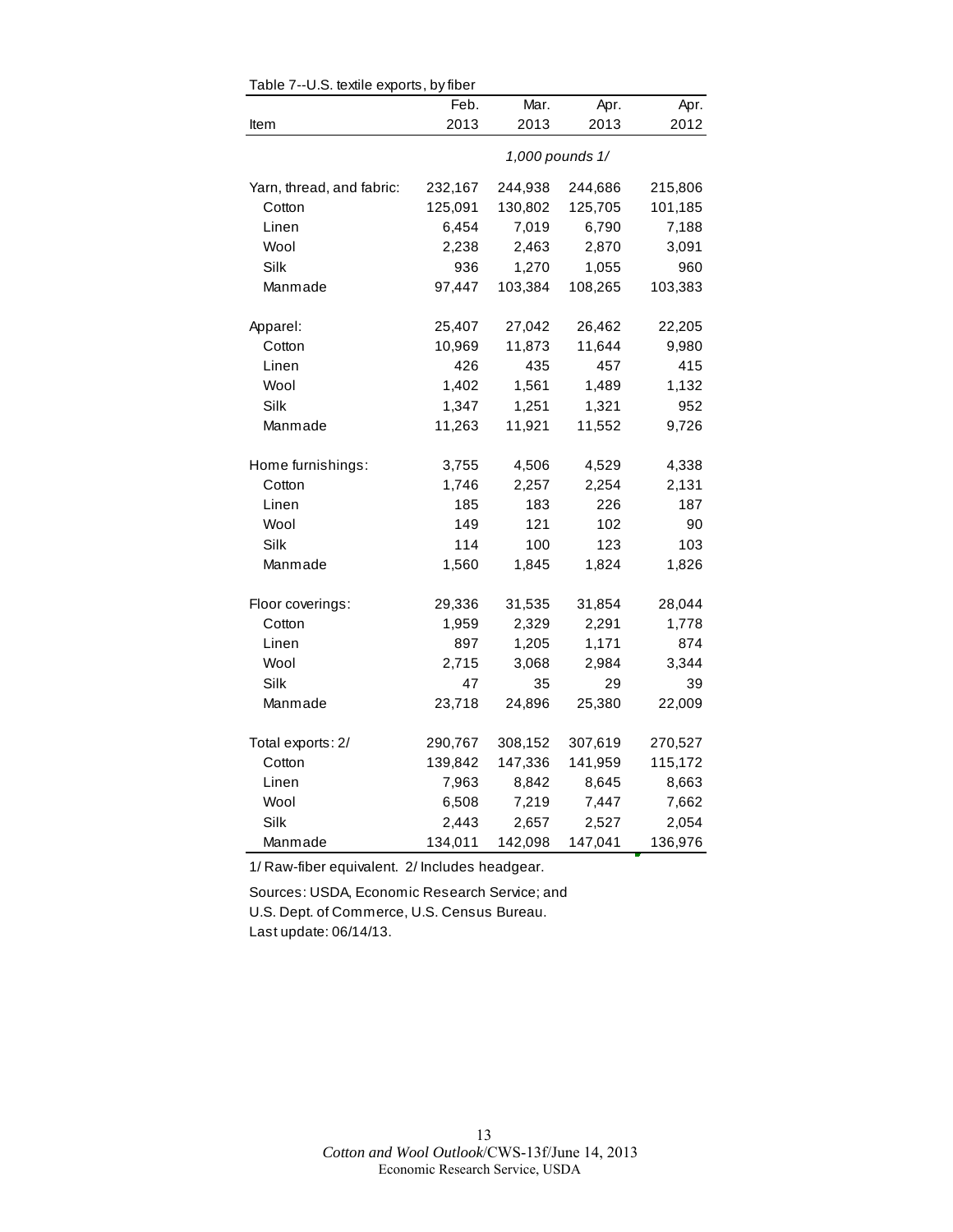| Table 8--U.S. cotton textile imports, by origin |                 |         |         |         |  |
|-------------------------------------------------|-----------------|---------|---------|---------|--|
|                                                 | Feb.            | Mar.    | Apr.    | Apr.    |  |
| Region/country                                  | 2013            | 2013    | 2013    | 2012    |  |
|                                                 | 1,000 pounds 1/ |         |         |         |  |
| North America                                   | 132,256         | 143,308 | 133,329 | 122,628 |  |
| Canada                                          | 2,725           | 2,852   | 3,024   | 3,325   |  |
| Costa Rica                                      | 789             | 688     | 494     | 547     |  |
| Dominican Republic                              | 6,358           | 6,839   | 6,470   | 5,628   |  |
| El Salvador                                     | 18,309          | 20,298  | 17,105  | 16,829  |  |
| Guatemala                                       | 7,761           | 8,251   | 7,792   | 8,115   |  |
| Haiti                                           | 12,292          | 13,662  | 14,497  | 11,826  |  |
| Honduras                                        | 28,209          | 31,599  | 24,817  | 22,771  |  |
| Mexico                                          | 42,106          | 40,750  | 43,254  | 39,670  |  |
| Nicaragua                                       | 13,653          | 18,364  | 15,864  | 13,902  |  |
| South America                                   | 3,866           | 5,342   | 4,177   | 4,221   |  |
| Brazil                                          | 132             | 163     | 158     | 188     |  |
| Colombia                                        | 1,663           | 2,466   | 1,909   | 1,723   |  |
| Peru                                            | 2,020           | 2,675   | 2,067   | 2,222   |  |
| Europe                                          | 10,037          | 11,153  | 10,981  | 10,153  |  |
| Germany                                         | 958             | 1,010   | 1,085   | 829     |  |
| Italy                                           | 1,449           | 1,651   | 1,713   | 1,569   |  |
| Portugal                                        | 1,108           | 1,107   | 999     | 871     |  |
| Turkey                                          | 4,480           | 4,729   | 4,686   | 4,393   |  |
| Asia                                            | 521,707         | 429,783 | 479,170 | 456,737 |  |
| Bahrain                                         | 1,332           | 1,536   | 1,638   | 1,257   |  |
| Bangladesh                                      | 51,747          | 51,585  | 48,322  | 40,206  |  |
| Cambodia                                        | 17,091          | 17,790  | 17,637  | 19,246  |  |
| China                                           | 229,485         | 128,015 | 177,001 | 187,318 |  |
| Hong Kong                                       | 811             | 761     | 860     | 649     |  |
| India                                           | 58,862          | 66,366  | 66,858  | 54,720  |  |
| Indonesia                                       | 29,632          | 29,048  | 29,199  | 26,460  |  |
| Israel                                          | 792             | 774     | 575     | 745     |  |
| Japan                                           | 915             | 1,166   | 1,055   | 1,169   |  |
| Jordan                                          | 4,333           | 4,066   | 4,276   | 4,161   |  |
| Malaysia                                        | 2,963           | 2,652   | 2,370   | 2,251   |  |
| Pakistan                                        | 52,625          | 61,732  | 61,264  | 52,591  |  |
| Philippines                                     | 4,893           | 5,084   | 5,023   | 4,917   |  |
| South Korea                                     | 5,040           | 4,852   | 5,773   | 6,043   |  |
| Sri Lanka                                       | 6,420           | 7,296   | 7,473   | 5,884   |  |
| Taiwan                                          | 2,471           | 1,655   | 2,350   | 2,674   |  |
| Thailand                                        | 6,659           | 5,856   | 6,239   | 6,359   |  |
| Vietnam                                         | 44,717          | 38,617  | 40,439  | 38,521  |  |
| Oceania                                         | 10              | 29      | 16      | 50      |  |
| Africa                                          | 11,444          | 14,576  | 14,684  | 12,352  |  |
| Egypt                                           | 6,835           | 8,556   | 7,933   | 7,039   |  |
| Kenya                                           | 1,250           | 1,986   | 1,794   | 1,548   |  |
| Lesotho                                         | 1,522           | 2,246   | 2,768   | 1,835   |  |
| Mauritius                                       | 727             | 704     | 829     | 653     |  |
| World 2/                                        | 679,320         | 604,191 | 642,358 | 606,141 |  |

1/ Raw-fiber equivalent. 2/ Totals may not add due to rounding.

Sources: USDA, Economic Research Service; and

U.S. Dept. of Commerce, U.S. Census Bureau.

Last update: 06/14/13.

14 *Cotton and Wool Outlook*/CWS-13f/June 14, 2013 Economic Research Service, USDA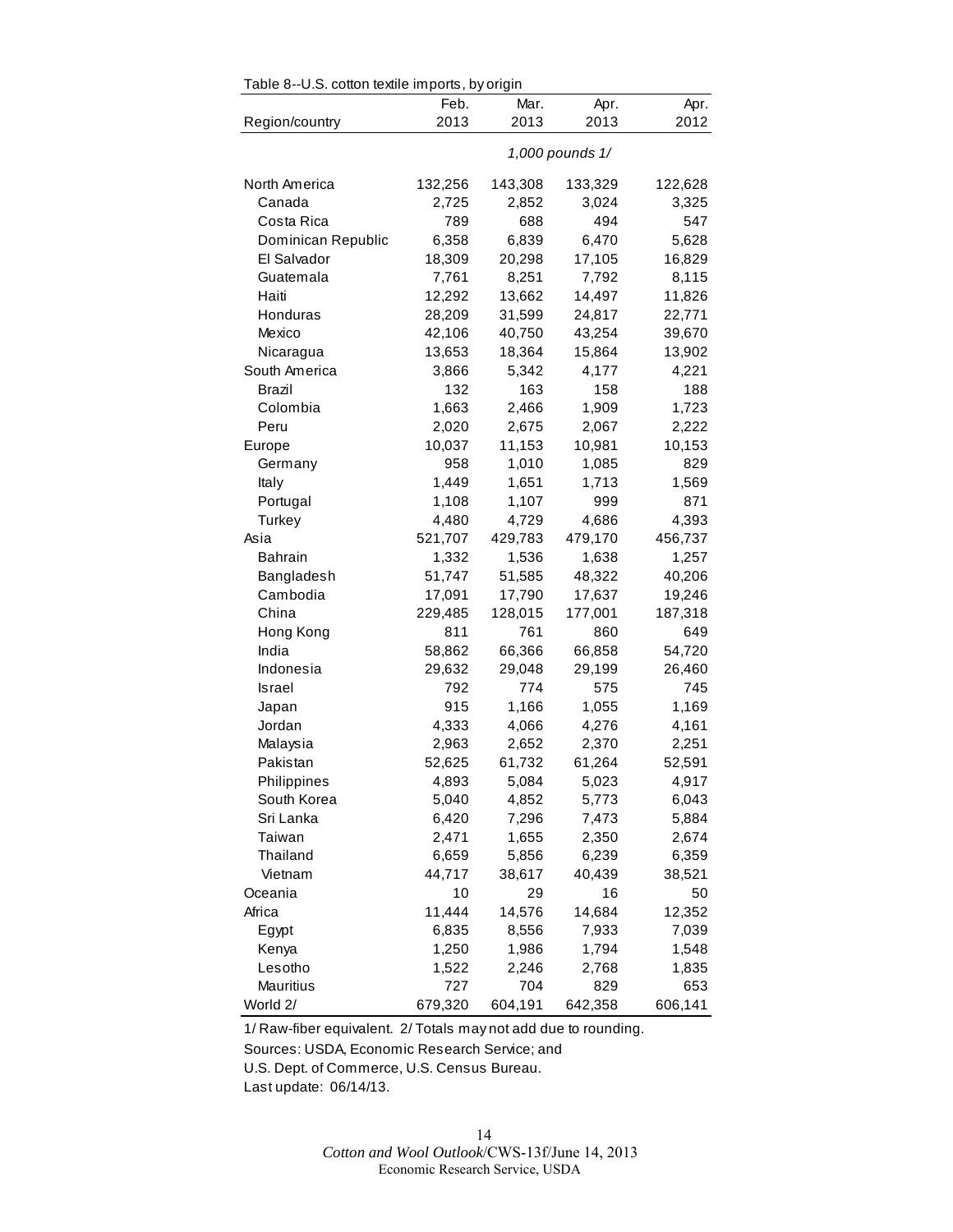|                             | Feb.    | Mar.    | Apr.    | Apr.    |
|-----------------------------|---------|---------|---------|---------|
| Region/country              | 2013    | 2013    | 2013    | 2012    |
|                             |         |         |         |         |
| North America               | 113,224 | 121,122 | 117,247 | 101,248 |
| <b>Bahamas</b>              | 87      | 129     | 106     | 281     |
| Canada                      | 8,660   | 9,233   | 10,366  | 8,996   |
| Costa Rica                  | 172     | 364     | 247     | 199     |
| Dominican Republic          | 16,711  | 17,055  | 17,554  | 17,927  |
| El Salvador                 | 10,789  | 13,157  | 10,317  | 9,246   |
| Guatemala                   | 2,541   | 2,773   | 2,971   | 2,850   |
| Haiti                       | 817     | 752     | 604     | 630     |
| Honduras                    | 45,831  | 50,354  | 43,939  | 37,073  |
| Jamaica                     | 99      | 175     | 89      | 92      |
| Mexico                      | 25,749  | 24,749  | 28,897  | 21,961  |
| Nicaragua                   | 1,376   | 1,840   | 1,549   | 1,364   |
| Panama                      | 129     | 170     | 296     | 335     |
| South America               | 3,684   | 3,456   | 3,323   | 2,418   |
| Brazil                      | 462     | 531     | 275     | 380     |
| Chile                       | 180     | 183     | 566     | 452     |
| Colombia                    | 2,042   | 1,994   | 1,764   | 532     |
| Peru                        | 357     | 287     | 292     | 326     |
| Venezuela                   | 374     | 174     | 91      | 527     |
| Europe                      | 2,919   | 3,337   | 2,904   | 2,757   |
| Belgium                     | 203     | 255     | 201     | 241     |
| France                      | 97      | 159     | 132     | 122     |
| Germany                     | 456     | 502     | 511     | 444     |
| Italy                       | 128     | 151     | 155     | 117     |
| Netherlands                 | 390     | 470     | 475     | 340     |
| Russia                      | 63      | 78      | 67      | 54      |
| Turkey                      | 47      | 72      | 55      | 38      |
| United Kingdom              | 1,078   | 1,128   | 806     | 974     |
| Asia                        | 19,089  | 18,243  | 17,373  | 7,910   |
| China                       | 15,924  | 13,737  | 13,762  | 4,076   |
| Hong Kong                   | 382     | 718     | 545     | 574     |
| India                       | 102     | 119     | 157     | 149     |
| Israel                      | 104     | 248     | 119     | 262     |
| Japan                       | 892     | 1,100   | 908     | 855     |
| Pakistan                    | 100     | 5       | 9       | 28      |
| Saudi Arabia                | 123     | 195     | 68      | 125     |
| Singapore                   | 101     | 211     | 223     | 233     |
| South Korea                 | 390     | 581     | 552     | 627     |
| Taiwan                      | 88      | 155     | 98      | 120     |
| <b>United Arab Emirates</b> | 239     | 456     | 294     | 284     |
| Oceania                     | 702     | 904     | 814     | 586     |
| Australia                   | 547     | 735     | 640     | 468     |
| Africa                      | 223     | 274     | 298     | 253     |
| South Africa                | 54      | 30      | 42      | 59      |
| World 2/                    | 139,842 | 147,336 | 141,959 | 115,172 |

Table 9--U.S. cotton textile exports, by destination

1/ Raw-fiber equivalent. 2/ Totals may not add due to rounding.

Sources: USDA, Economic Research Service; and

U.S. Dept. of Commerce, U.S. Census Bureau.

15 *Cotton and Wool Outlook*/CWS-13f/June 14, 2013 Economic Research Service, USDA